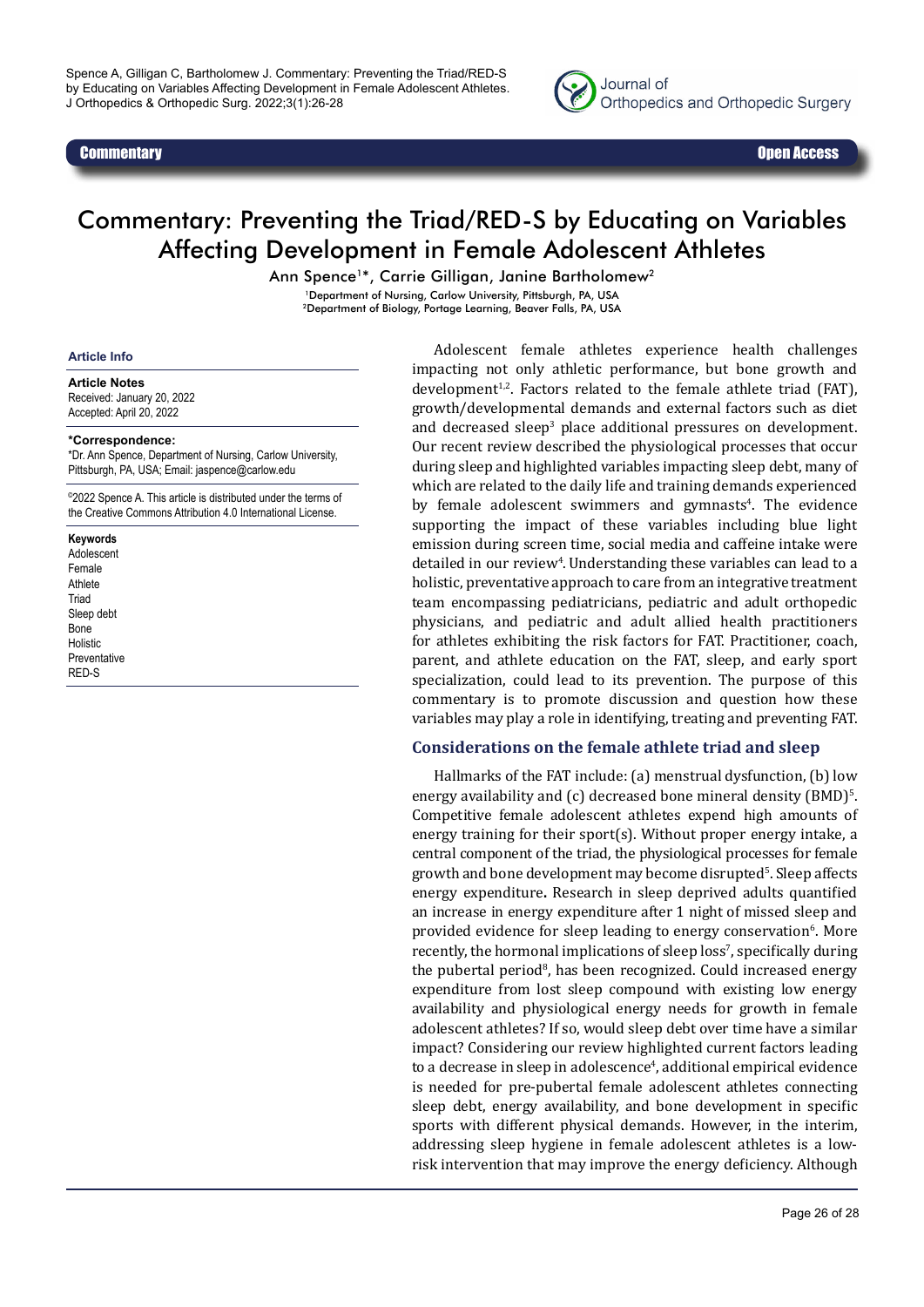our review specifically discussed female gymnasts and swimmers, addressing sleep hygiene with all athletes will be movement toward preventative efforts.

## **Contributing variable of early sport specialization and female adolescent athletes**

Research reflects the growing trend toward early sport specialization in pre-adolescent and adolescent athletes<sup>9-12</sup> as there is a perceived notion that specialization may improve prospects in their sport $13$ . Female adolescent athletes are no exception, and this early specialization coincides with critical points during growth and development. In one study, high school athletes reported a higher prevalence of sports injury if engaged with early sport specialization $10$ . Female athletes have the added concern of menarche related difficulties that may adversely impact bone<sup>11</sup>. This may serve as an opportunity for clinicians to screen and identify potential risk factors for FAT and intervene. Future research from a clinical research vantage point, including the experience and observations of orthopedic specialists, may contribute to the progression of research in this area.

## **FAT and RED-S?**

The clinical relevance of the FAT has been investigated extensively in the evidenced based medical literature since 199214. Since this time, scientific strides have allowed clinicians and athletes to better understand the triad. The unique women's health feature to the triad for female adolescent athletes is menstrual dysfunction. With the advent of the 2014 International Olympic Committee (IOC) consensus statement, a new term emerged, Relative Energy Deficiency in Sport (RED-S)<sup>15</sup>. In Mountjoy's paper, RED-S is described as a broader term to encompass physiological dysfunction from energy deficiency in multiple organ systems, while still acknowledging and citing evidence of the triad<sup>15</sup>.

After the IOC consensus statement, there was a cautionary refutation of the RED-S terminology<sup>16</sup>. In the same timeline, a FAT consensus statement for athletes emerged which highlights: (a) a treatment model, (b) FAT risk assessment tool for physicians, and (c) a clearance and return to play assessment<sup>17</sup>. Since the FAT has been empirically investigated, and well documented, the usage of the triad terminology is supported<sup>18</sup>. In 2022, researchers have elucidated a differentiation of models in the literature for the FAT, Male athlete triad (MAT), and RED- $S^{19}$ . This differentiation of models is critical for highlighting the differences between male and female health.

## **A holistic approach to adolescent female athlete care**

While the FAT is growing in recognition, not all practitioners may be aware of FAT or the impact of high energy training, lack of sleep and poor nutrition on

the young female athlete<sup>20</sup>. When a patient presents with an overuse injury, the management of that injury typically becomes the focus of care. Commonly, there are both intrinsic and extrinsic factors contributing to the overuse injury that might be overlooked. At a minimum, screening for FAT should be done when a young female athlete is seen in an orthopedic office for an injury. For early intervention to prevent FAT, screening should be completed at any encounter with health care providers, school nurses, pediatricians and coaches who are aware of the athlete's intense training schedule. Kroschus et al. studied 370 school nurses regarding their knowledge of the FAT, only 19% identified all three components of the triad. When asked about proactively working with coaches on preventative measures,  $25%$  indicated that they did<sup>21</sup>. Working with coaches preventatively is an area that could be improved to help avoid the FAT. Curry et al. surveyed 931 physicians among various specialties finding that only 51% were knowledgeable and felt comfortable referring the athletes for further assessment and treatment<sup>22</sup>. The authors conclude that increased awareness of the FAT would be beneficial in screening and referral. Similarly, 85% of coaches surveyed were not knowledgeable of the FAT nor were able to identify components of the  $FAT^{23}$ . These studies indicate a lack of awareness and screening for FAT, thus, increasing knowledge and prescreening for FAT risk factors would be beneficial to the athletes. In fact, educating the athletes and families/care givers will be beneficial to mitigate FAT before it occurs.

## **Conclusion**

Who should assist with habits, routines, and role adjustments for athletes? Ideally, it is healthcare providers, school nurses, coaches, parents and the athletes themselves using a preventative approach. They should be made aware of the variables that can lead to FAT/RED-S so that the athlete, parent, and coaches make a commitment to good sleep habits, sound nutrition, and reasonable training schedules. The competitive nature of these athletes requires that habits be established early on in their specialization.

Although prevention is optimal, we are not there yet. Research informs us that 16-60% of young women had a least one component of FAT and therefore recommends screening and early referral<sup>20</sup>. Young athletes seen in primary care and orthopedic offices as well as by coaches and school nurses who have symptoms of dysmenorrhea, low body weight and bone stress should be screened for weight, menstrual function, and bone health. A comprehensive, holistic approach to these risk factors can be obtained by referring these young athletes to physician specialists such as endocrinologists, sports medicine specialists and allied health practitioners who work with athletes such as nutritionists, dietitians, occupational/ physical therapists, athletic trainers, social workers and